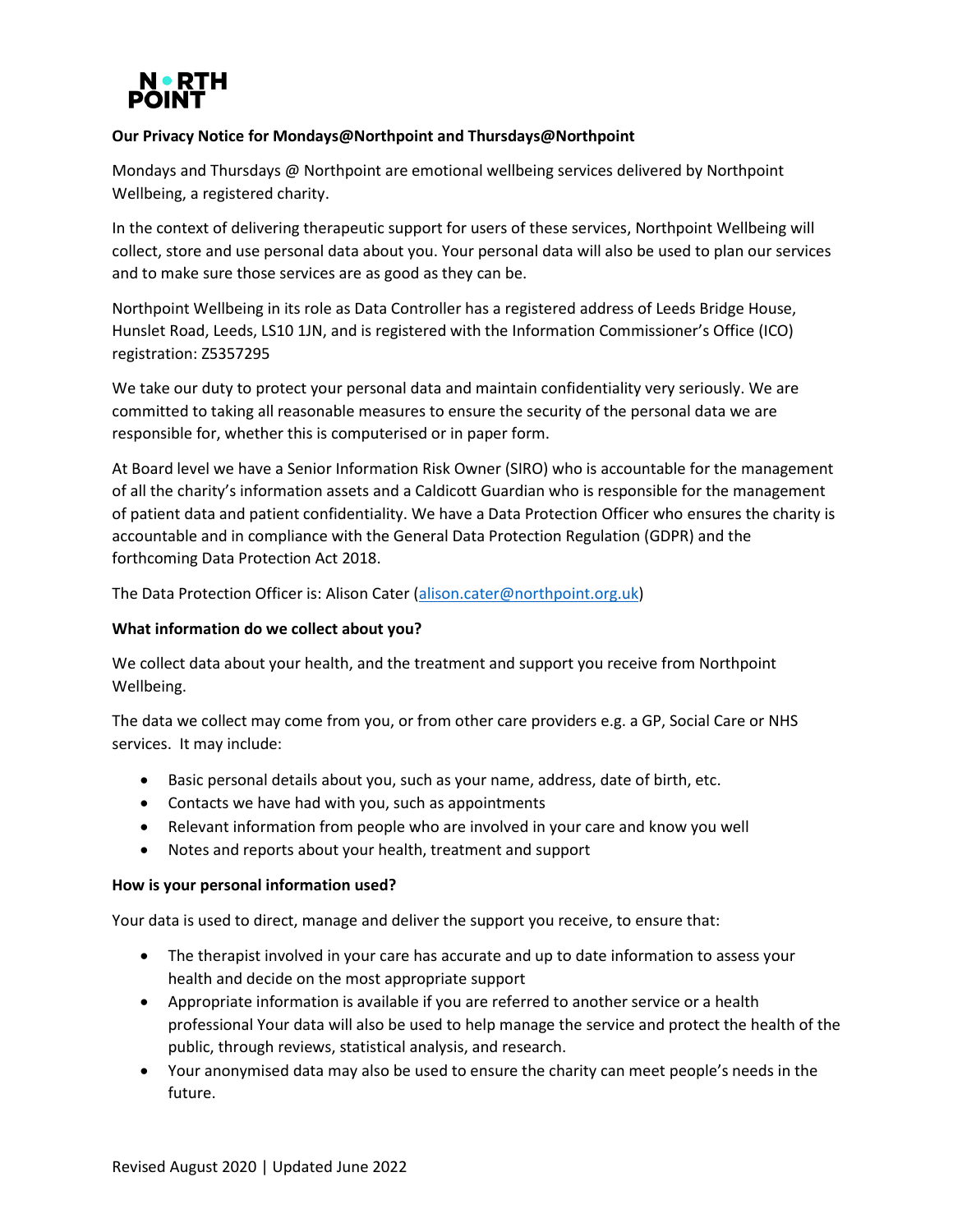

Our lawful basis for processing your information under Data Protection legislation is:

Legitimate interest: Article 6(1)(f) gives you a lawful basis for processing where:

"processing is necessary for the purposes of the legitimate interests pursued by the controller or by a third party except where such interests are overridden by the interests or fundamental rights and freedoms of the data subject which require protection of personal data"

The legitimate interest is being able to provide you with a service that meets your needs. Therefore, we hold contact information to be able to communicate with you and health information to best meet your therapeutic needs.

We process special category data under **Article 9(2)(h)** – as *"processing is necessary for the purposes of …the provision of health care or treatment…"*

## **Storing your personal data**

Records are stored either electronically on our secure systems or in a locked filing cabinet at Northpoint's offices. It is kept for up to 7 years.

## **Who do we share personal information with?**

We may share some aspects of the data we collect, subject to strict agreement about how it will be used, with:

- Healthcare services
- Social care services

We will not disclose your information to any other third parties unless:

- We have your permission
- We have to share it by law
- We have good reason to believe that failing to share the information will put you or someone
- else at risk of serious harm or abuse
- We hold information that is essential to prevent, detect, investigate or punish a serious crime

Please ask our staff if you have any concerns or would like further information. Alternatively, you can contact the: Data Protection Officer, Northpoint Wellbeing, Leeds Bridge House, Hunslet Road, Leeds, LS10 1JN 0113 243 3400

#### **Your Rights**

We will ensure your rights are respected. You have:

• The Right to be Informed – we tell you what we do with your information. We do this through notices like this, service information leaflets, notices on our websites and posters.

• The Right to Rectification – we will correct any personal information that is inaccurate or rectify any data that is incomplete.